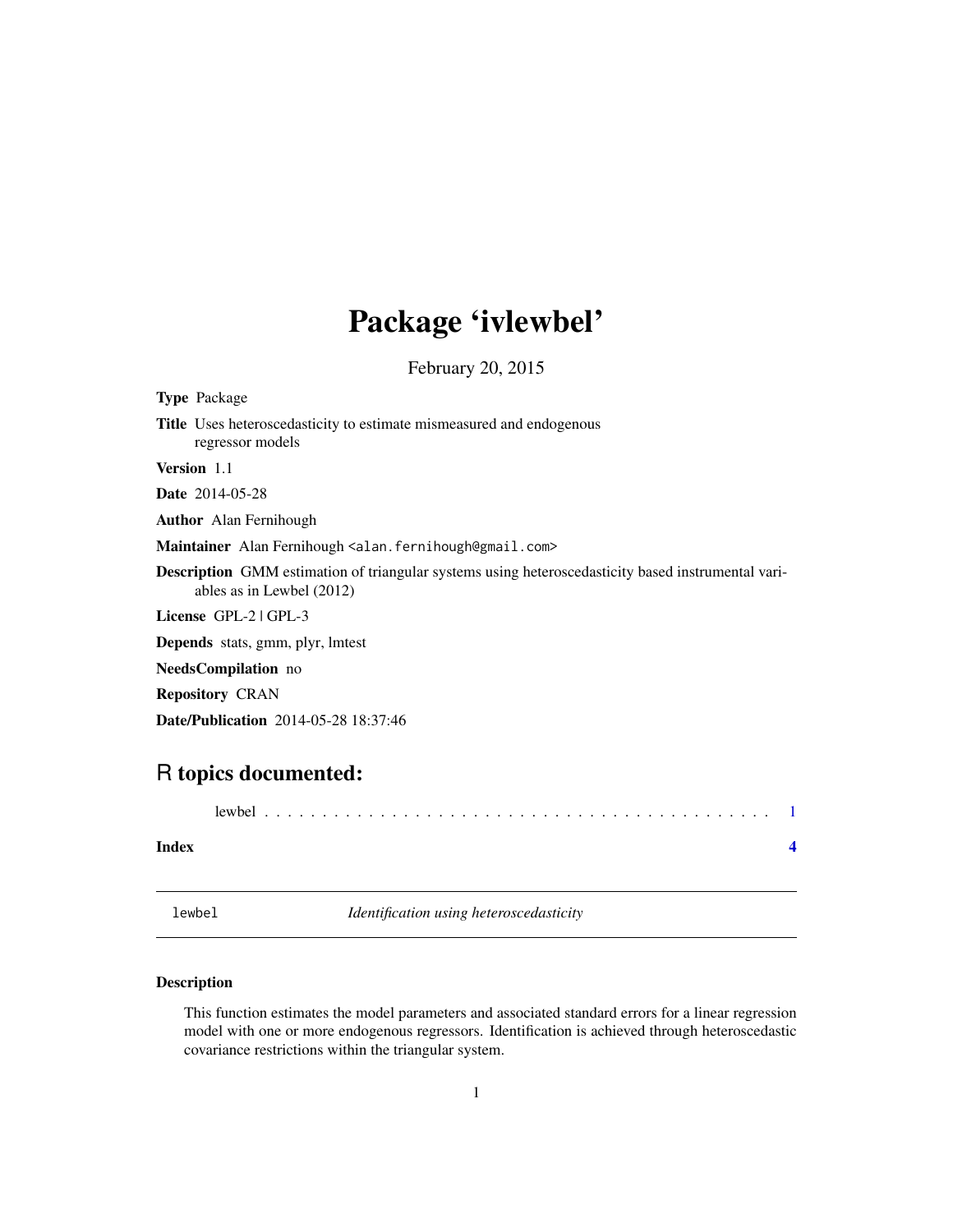#### Usage

#### lewbel(formula, data, clustervar = NULL, robust = TRUE)

#### Arguments

| formula    | an object of class "formula" (or one that can be coerced to that class).                                                                               |
|------------|--------------------------------------------------------------------------------------------------------------------------------------------------------|
| data       | the data frame containing these data. This argument must be used.                                                                                      |
| clustervar | a character value naming the cluster on which to adjust the standard errors and<br>test statistics.                                                    |
| robust     | if TRUE the function reports standard errors and test statistics that have been<br>corrected for the presence heteroscedasticity using White's method. |

#### Details

The formula follows a four-part specification. Each part is separated by a vertical bar character "|". The following formula is an example:  $y2 \sim y1 + x2 + x3 + x3 + x1 + x2 + z1$ . Here,  $y2$  is the dependent variable and y1 is the endogenous regressor. The code  $x1 + x2 + x3$  represents the exogenous regressors whereas the third part x1 + x2 specifies the exogenous heteroscedastic variables from which the instruments are derived. The final part z1 is optional, allowing the user to include tradtional instrumental variables. If both robust=TRUE and !is.null(clustervar) the function overrides the robust command and computes clustered standard errors and test statistics adjusted to account for clustering. This function computes partial F-statistics that indicate potentially weak identification. In cases where there is more than one endogenous regressor the Angrist-Pischke (2009) method for multivariate first-stage F-statistics is employed.

#### Value

| coef.est     | a coefficient matrix with columns containing the estimates, associated standard<br>errors, test statistics and p-values. |
|--------------|--------------------------------------------------------------------------------------------------------------------------|
| call         | the matched call.                                                                                                        |
| num.obs      | the number of observations.                                                                                              |
| j.test       | J-test for overidentifying restrictions.                                                                                 |
| f.test.stats | Partial F-test statistics for weak IV detection.                                                                         |
|              |                                                                                                                          |

#### References

Angrist, J. and Pischke, J.S. (2009). Mostly Harmless Econometrics: An Empiricist's Companion, Princeton University Press.

Lewbel, A. (2012). Using heteroscedasticity to identify and estimate mismeasured and endogenous regressor models. Journal of Business & Economic Statistics, 30(1), 67-80.

#### Examples

```
set.seed(1234)
n = 1000x1 = \text{norm}(n, 0, 1)
```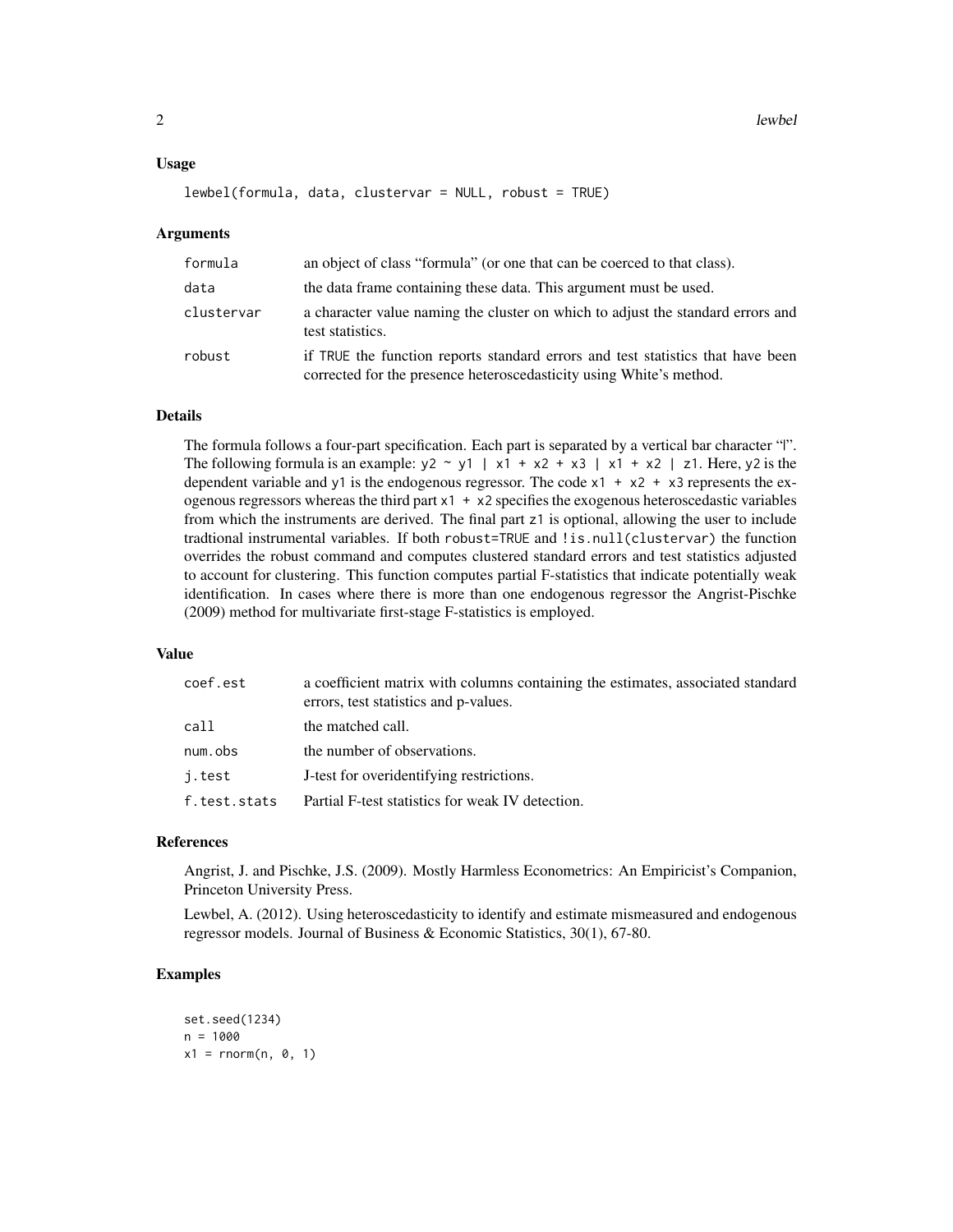#### $l$ ewbel  $3<sup>3</sup>$

```
x2 = rnorm(n, 0, 1)u = rnorm(n, 0, 1)s1 = rnorm(n, 0, 1)s2 = rnorm(n, 0, 1)ov = rnorm(n, 0, 1)z1 = rnorm(n, 0, 1)e1 = u + exp(x1)*s1 + exp(x2)*s1e2 = u + exp(-x1)*s2 + exp(-x2)*s2y1 = 1 + x1 + x2 + ov + e2 + 2*z1y2 = 1 + x1 + x2 + y1 + 2xov + e1
data = data.frame(y2, y1, x1, x2, z1)lewbel(formula = y2 ~ y1 | x1 + x2 | x1 + x2, data = data)
lewbel(formula = y2 \sim y1 | x1 + x2 | x1 + x2 | z1, data = data)
```